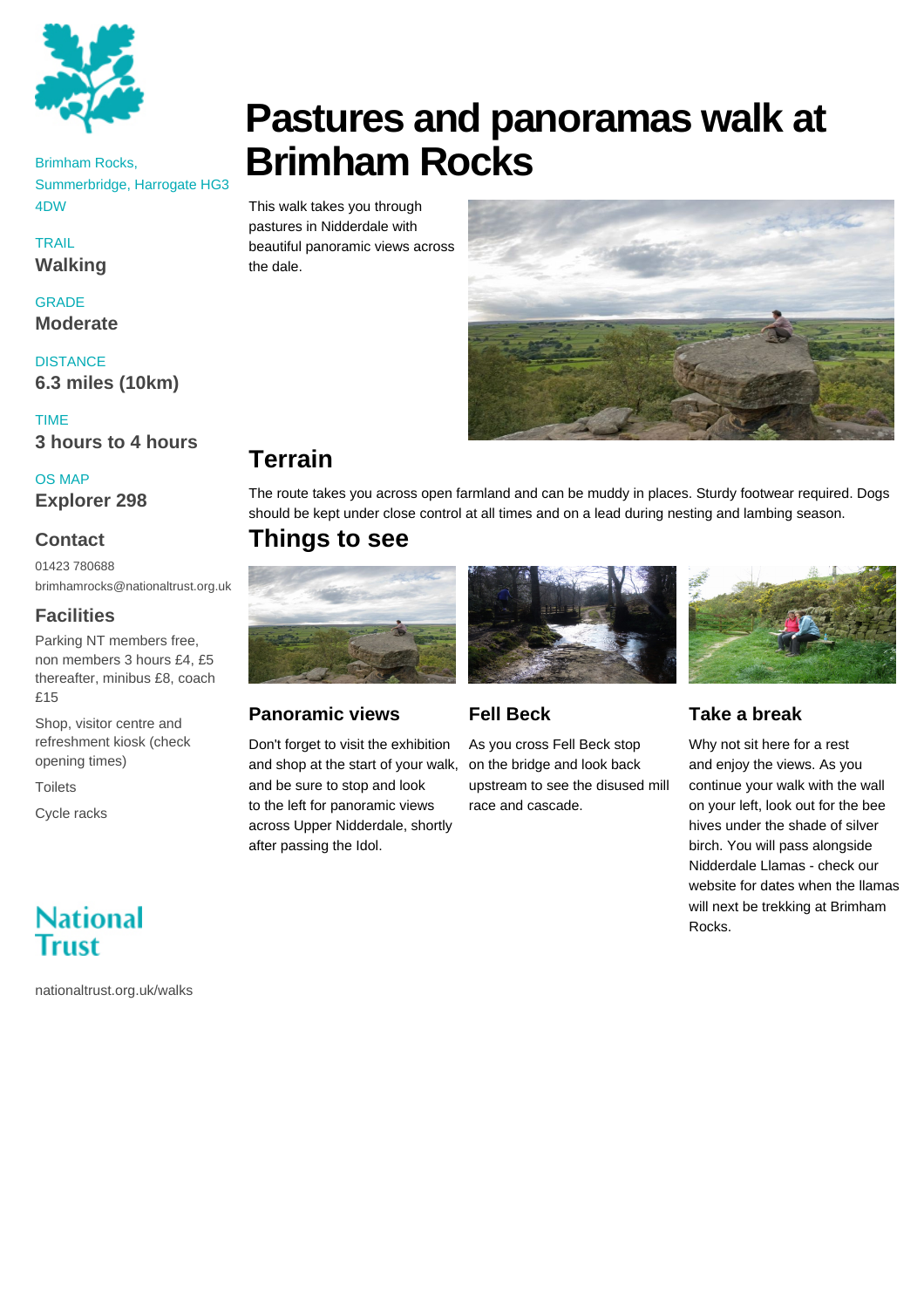

Brimham Rocks, Summerbridge, Harrogate HG3 4DW

## **Start/end**

Start: Brimham Rocks car park, grid ref SE206650 End: Brimham Rocks car park, grid ref: SE206650

### **How to get there**

By bus: Bus daily (except Sundays and Bank Holidays) service 24 from Harrogate and Pateley Bridge to Summerbridge, approx 1.5 miles uphill to Brimham Rocks. For further details, call Traveline on 08712 002233 or see www.dalesbus.org

By car: 10 miles SW of Ripon, off B6265. 11 miles NW of Harrogate, off B6165

# **National** Trust

nationaltrust.org.uk/walks



1. From the car park, follow the main track towards the visitor centre. Facing the visitor centre, take the tarmac road to the left and take the path down behind the visitor centre heading towards the rock formation known as the Dancing Bear. Keep following this path but beware of the cliff edge on the left. Other rock formations you will see include the Druids' Writing Desk and the Idol. As the path reaches open moor land, bear left following the path down into a gulley. Follow this grassy path downwards.

2. Drop down to the farm track and turn left. Follow this path and above the tree line there are panoramic views of Brimham Rocks to the left. Bear left through the gate, then follow through a second gate and turn immediately right across the paddock. Follow the yellow way markers over the stile and turn left on to a farm track. Leave the track at the stile on left, cross the pasture diagonally to the stile and wall ladder. Walk along the edge of the next pasture keeping the wall on your left. Cross into the next large pasture and follow the fence line, keeping the fence on your right. Go over the next stile and follow the rutted path across two more pastures still with the fence on your right. At the bottom of the hill go over the bridge across the river.

3. Follow the track up the hill. Turn left at the millstone and go over the cattle grid. Shortly after this, leave the track and follow the yellow way markers across the pasture. Climb uphill and through the gap in the wall, crossing the next pasture and keeping the wall on your left. Go through the gate and over the stile following the path to the left hand end of a small row of terraced houses. Once past the houses turn left along the bridleway towards Wilsill.

4. At the crossroads follow the footpath sign for 'The Raikes' which takes you through the gate and past a bench. Follow the path with the wall on your left and the Raikes rising above you to the right. Bear right when the path joins the farm track. In 220 yards (200m) stop for a break at the bench and enjoy panoramic views to Menwith Hill, Knabbs Edge Wind farm and Guiscliffe.

5. Upon reaching the road turn left, after 220 yards (200m) turn left along a narrow way marked footpath. Go over the stile and keep right through the next two pastures. Continue across the next field, through the gate and then cross the next field keeping the wall to your right. Continue through the gate to a gap in the wall next to a green gate. Keep to the wall on the left. In the corner of the field go through the right hand metal gate. Cross the next field to a green gate. Turn right onto the track and continue downhill to the road.

6. Turn left then immediately right on to the signed 'Low Laithe' public footpath. After 220 yards (200m) climb the steps over the wall on your right. Cross the field to the main road. Cross the road, then cross the meadow to the River Nidd. Turn left along the riverside footpath. Leave the river at the beck. Be sure to look to the right to see a folly (part of an old local church). Cross the footbridge over the beck and take the path up to main road.

7. Cross the road and follow the tarmac bridleway. In 110 yards (100m) turn right towards Knox Hall. Follow the path along the side of the Hall, past a garage and along the edge of some woodland. When emerging from the wood turn left onto the Old Coach Road. Look out for alpacas and goats